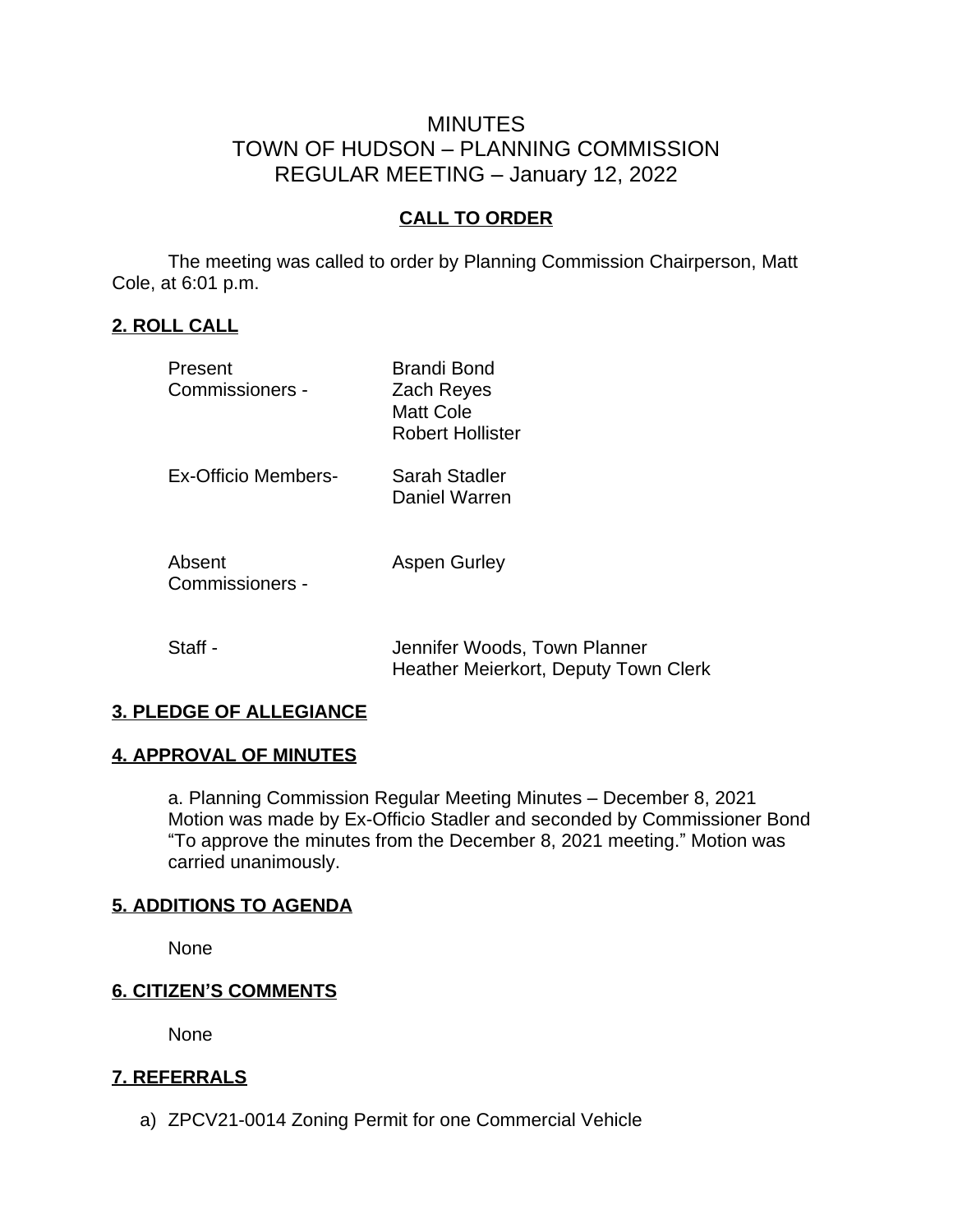Jennifer Woods, Town Planner, reported the applicant would like to park one semi at their residence. The property is about one mile away from Crossroads Trailer near County Road 8, zoned agriculture.

Commissioner Reyes made a motion seconded by Ex-Officio Stadler to approve ZPCV21-0014 Zoning Permit for one Commercial Vehicle.

The vote was as follows: Aye- Commissioner Bond, Commissioner Reyes, Commissioner Cole, Commissioner Hollister, and Ex-Officio Members Stadler and Warren Nay- None Commissioner Cole declared the motion passed.

## **8. GENERAL BUSINESS**

a) Case 21-05: McClelland ADU USR

Commissioner Cole opened the public hearing at 6:07 PM

Jennifer Woods, Town Planner, reported this case is a use by special review for an additional dwelling unit on an existing property. Right now, is focus is on approving the use, the building permits will follow.

Kenneth McClelland, 453 Birch Street, stated that he purchased the home in 2020 with the understanding that the ADU was already permitted as a mother-in-law suite. He is trying to rectify the situation now.

Jennifer Woods read a letter from a resident for the record. The resident was against allowing this ADU.

Donna Wrona, 453 Birch Street, stated she has been confronted by the applicant's wife and gotten in fights with her. She is worried more fights will occur in the summer.

Commissioner Reyes asked if anybody currently lives in the ADU and what is the policy to make sure the electrical work was done properly in the first place.

Jennifer Woods stated the electrical work would have to be up to the current building codes to be accepted by the inspector.

Commissioner Cole closed the public hearing at 6:23 PM.

Commissioner Reyes made a motion seconded by Ex-Officio Warren to approve Case 21-05: McClelland ADU USR.

The vote was as follows: Aye- Commissioner Bond, Commissioner Reyes, Commissioner Cole, Commissioner Hollister, and Ex-Officio Members Stadler and Warren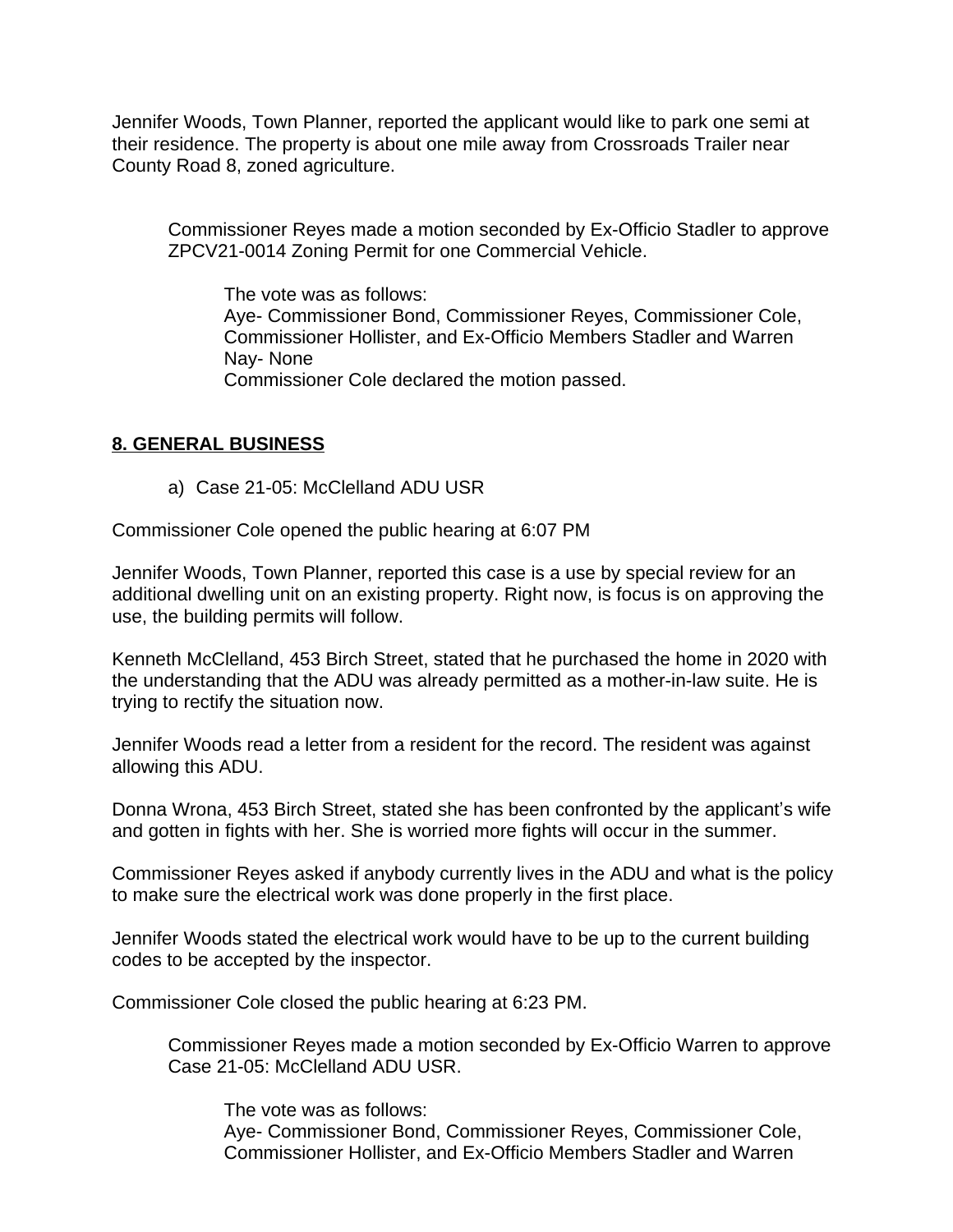Nay- None Commissioner Cole declared the motion passed.

a) Cases 21-06 & 21-07 Love's Addition, Site Plan & Replat

Commissioner Cole opened the public hearing at 6:24 PM.

Jennifer Woods, Town Planner, reported Love's is building an addition to the front of the building, about 300 square feet. Where the expansion will be there is a hydrant that must be moved so they need as easement modification which is the purpose of the replat. The site plan is for the addition.

David Teyber, Love's Travel Stops and Country Stores, stated the addition will increase food options and parking will remain the same. The hydrant will only move 5 to 10 feet.

Chad Savage, Love's Travel Stops and Country Stores, stated that the addition will house a fresh kitchen and area to prep the food.

Commissioner Cole closed the public hearing at 6:30 PM.

Ex-Officio Stadler made a motion seconded by Ex-Officio Warren to approve Cases 21-06 & 21-07 Love's Addition, Site Plan & Replat

The vote was as follows: Aye- Commissioner Bond, Commissioner Reyes, Commissioner Cole, Commissioner Hollister, and Ex-Officio Members Stadler and Warren Nay- None Commissioner Cole declared the motion passed.

# **9. BEECH STREET PARKING OPEN HOUSE**

Jennifer Woods stated this is an opportunity for residents to give their opinions on issues with parking on Beech Street and how to fix them.

Rick James, 417 Beech St, reported he has lived on Beech Street for 40 years and would tear out Beech Street to widen it like it should have been from the beginning.

Walter Dyer, Cedar St, stated to have the least impact, Beech could be made one way and Ash could be made one way the other way. This would save people's parking spots and trees.

Alicia Creek, 537 Beech St, reported she has had lots of vehicle damage due to the narrow road. She is worried about losing parking since she parks in the front of the house. She likes the idea of two one-way streets, or maybe some stop signs to slow down traffic.